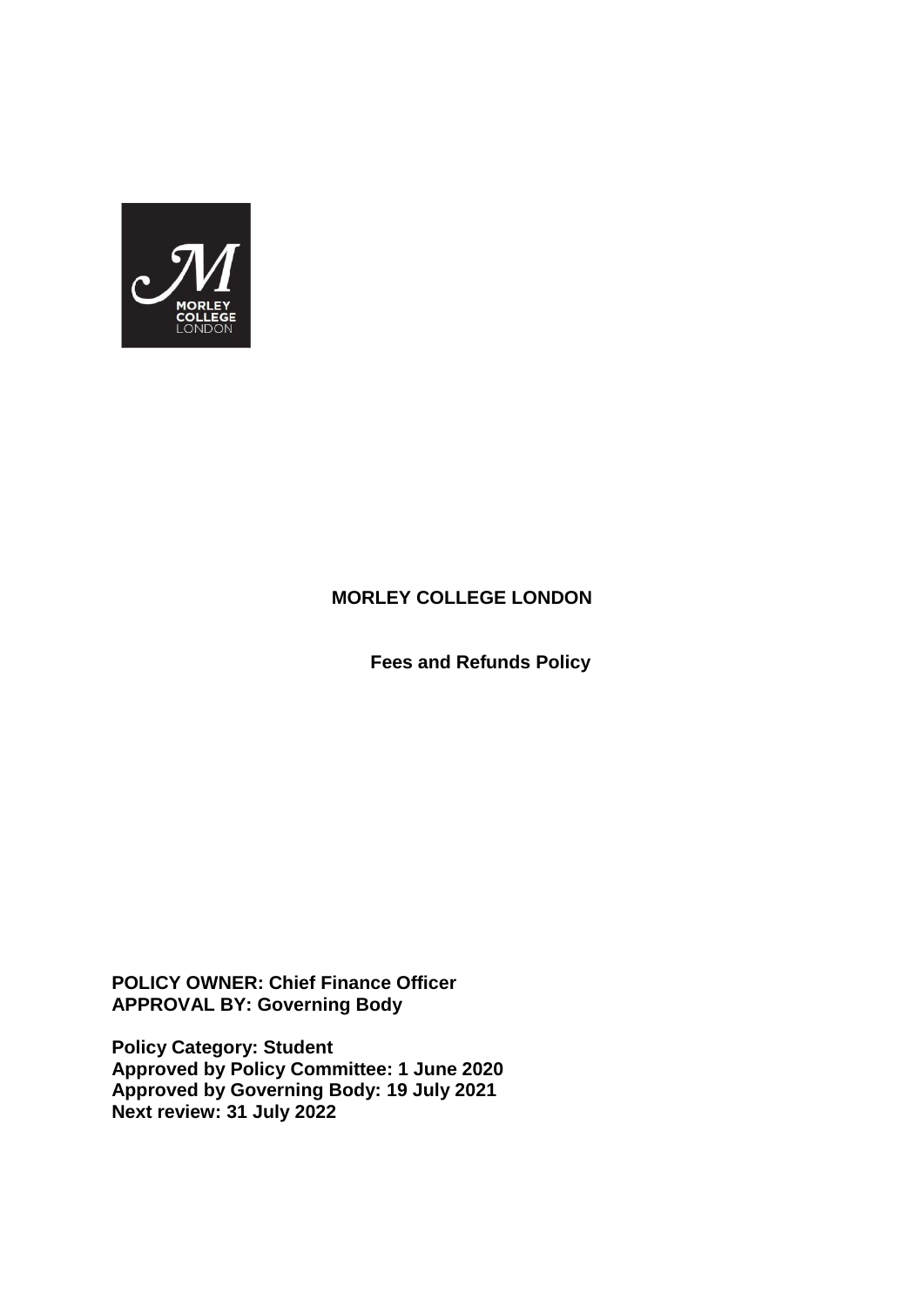# **MORLEY COLLEGE LONDON**

# **Fees and Refunds Policy**

# **1. INTRODUCTION AND PURPOSE**

- 1.1. The Fees and Refunds policy determines the basis for fees, charges and refunds to students. It provides clarity on the circumstances where some students may not be required to pay fees or charges, the conditions under which the College will issue refunds of fees and charges already paid, and the scope for compensatory payments.
- 1.2. The aim of this policy is to ensure that:
- 1.3. The College has a fees policy that is fair, equitable and clear, to ensure tuition fees and associated charges are based upon robustly calculated methods and that revenue is optimised.
- 1.4. Any barriers to participation presented by tuition fees and associated charges are mitigated as much as possible by providing flexible payment options and/or assisting learners to access appropriate financial support to meet the cost of these.
- 1.5. The College can respond flexibly to market forces and government policy, and comply with fee guidance issued by the Education and Skills Funding Agency (ESFA), the Greater London Authority (GLA), and the Office for Students (OfS).

# **2. MORLEY COLLEGE LONDON IN CONTEXT**

- 2.1. The College seeks to generate appropriate course fee income to cover the cost of delivering courses in accordance with relevant current guidance and the College Pound Plus Policy and to contribute to the overhead costs of the College.
- 2.2. The College has been operating for many years within the context of reducing further education budgets for adults. This operating environment has led to an expectation of a greater contribution towards the costs of education and training from individuals and employers, particularly for intermediate and higher-level skills. This has led to the introduction by the government of Advanced Learner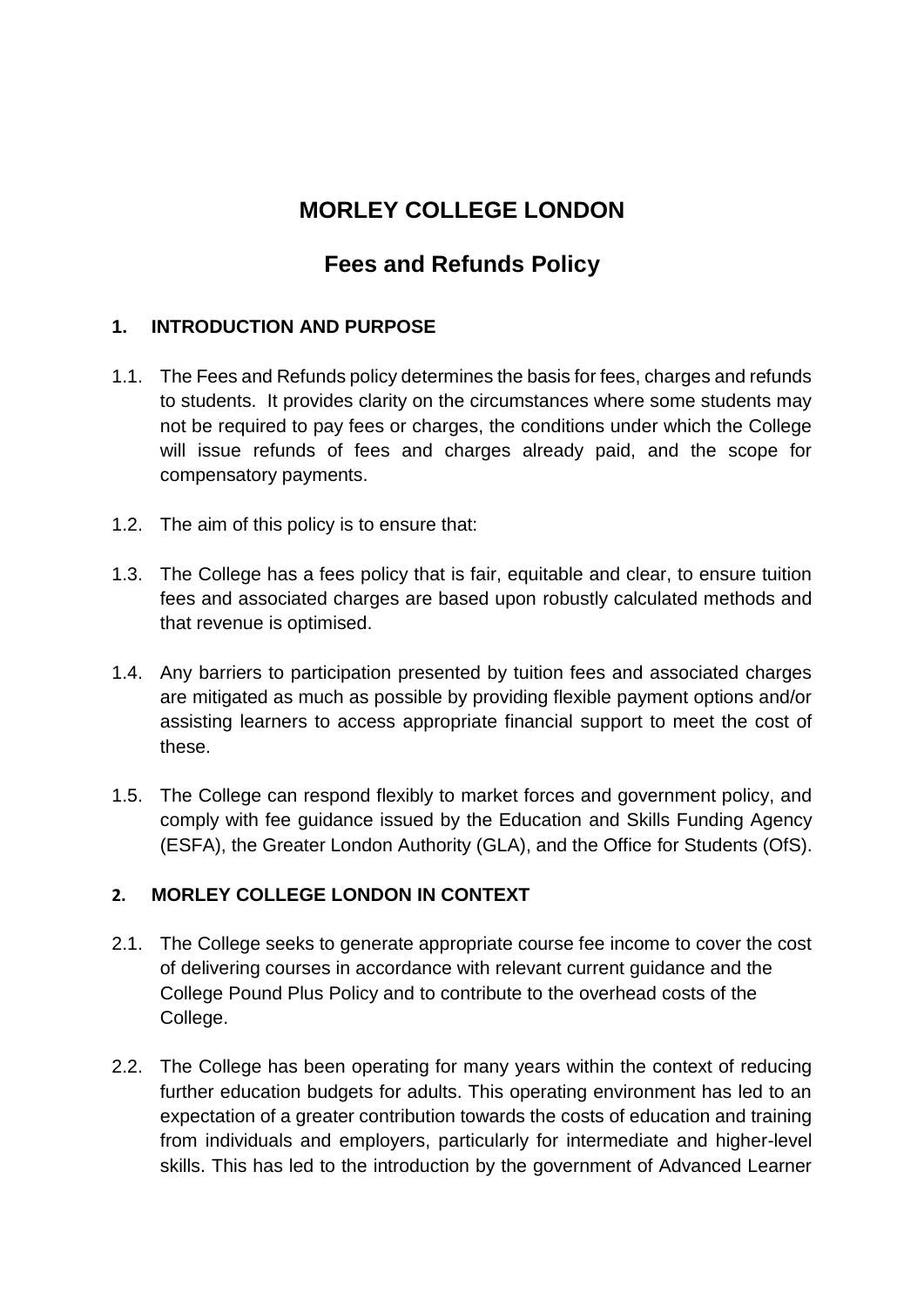Loans for students aged 19 or older studying accredited courses at Level 3 and some Level 4 (Advanced Level). Since 2017/18, the College has delivered Higher Education (HE) provision (Level 4+) funded from fees, mostly supported by HE loans.

- 2.3. The College has an Equality and Diversity policy and seeks to ensure that arrangements for fees, charges and refunds are consistent with this.
- 2.4. The College administers student support funds and bursaries to provide financial help to students whose access to, or completion of, education or training is inhibited by financial constraints or barriers. This student support and bursaries are funded in part from the College's core funding as well as from donations to the College. Many courses also offer concession fees.
- 2.5. Morley College London and Kensington and Chelsea College (KCC) merged on 3 February 2020, with the KCC Corporation dissolving at that point.

# **3. POLICY STATEMENT**

# **3.1. Tuition Fees and Related Charges**

## 3.1.1. ESFA and GLA Funded Courses for Students aged under 19

- 3.1.2. Further Education (FE) learners who are, with reference to the latest funding guidance, because of their age and/or employment status and/or prior qualification level, eligible for full funding for a course, are not to be charged tuition fees and do not normally pay examination/registration fees (see below) for that course. This includes Learners aged 19-24 who have a Learning Difficulty Assessment (LDA) or an Education, Health & Care Plan (EHCP). Students meeting these eligibility criteria, who are enrolled on a study programme and aged under 19 on 1 September of the year of study, will not be charged a tuition fee.
- 3.1.3. The College receives no funding for students who are under 19 on nonaccredited courses – however they may in some circumstances be enrolled on non-accredited courses at the College's discretion and they would not be charged course fees, though all material, trips, etc. fees would be payable. All proposed enrolments of under 19 students on non-accredited provision need to be approved in advance by the Chief Finance Officer.
- 3.1.4. Depending upon the requirements of their programme, fully-funded learners may be required to pay for specialist course materials, clothing/equipment they wish to retain for use outside of the course, photocopying and printing, or trips/visits that are not an integral part of their study programme.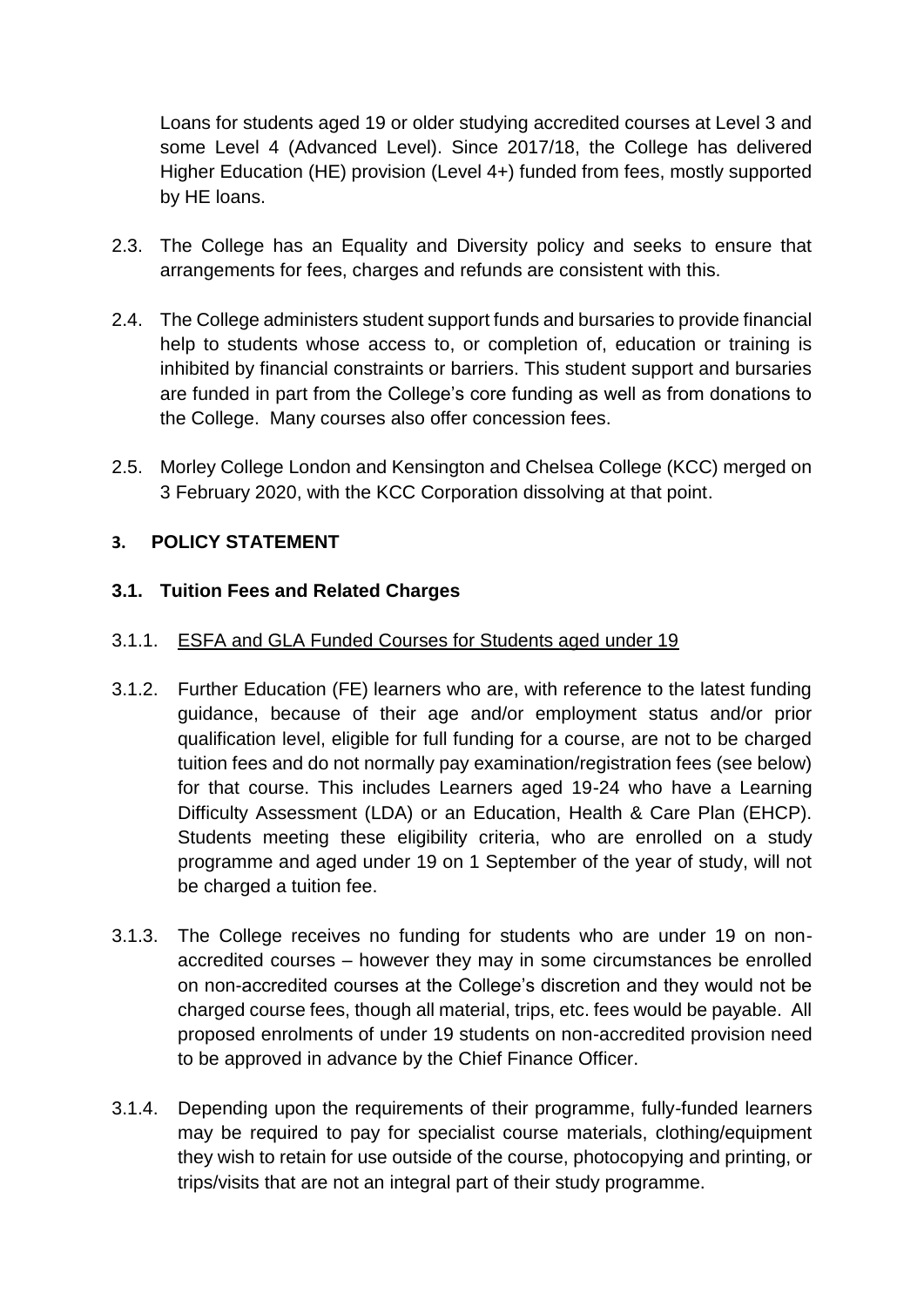- 3.1.5. The College will only charge examination or registration fees for fully funded learners on eligible courses in circumstances where the required attendance or completion of work has not been achieved, or the student fails without good reason to sit the examination for which the institution has paid. Charges may also be levied where a student re-sits an examination resulting from an initial examination failure or where a student re-sits an exam with the aim of achieving marginal improvements in grades.
- 3.1.6. The College may seek voluntary contributions from students or their sponsors but there will be no obligation to contribute and this will not in any way affect learning, teaching or other entitlements.
- 3.1.7. Learners aged 19 or more enrolling on designated Level 3 or above programmes do not usually qualify for Government funding where they have already achieved a full level 3 qualification. In most cases these learners are eligible to apply for Advanced Learner Loans, which are paid directly to the College. The loan value will cover the combined costs of tuition and examination/registration fees. The loan will only be available for those courses advertised by the College with a "loan" fee type and learners will need to receive an Advanced Learning Loan letter from the College confirming course eligibility before they apply for the loan. Learners aged 19-23 taking a first full level 3 will remain eligible for full funding.
- 3.1.8. If an FE learner is ineligible for loan financing or chooses not to take up the loan, then the combined tuition and examination/registration fee will have to be paid for from their own resources along with any other course costs.
- 3.1.9. Learners who are aged at least 19 on the start date of the course may be required to pay materials or trip/visit fees, which are outside of the loan arrangements unless they are a mandatory part of the course.

## 3.1.10. ESFA Funded and Loan-Supported Courses, for learners aged 19+

- 3.1.11. Eligible learners enrolling on eligible provision aged 19 or over on 1 September studying on non-regulated or on Entry, Level 1 or Level 2 courses will be charged a tuition fee calculated in line with ESFA guidance, unless they are eligible for fee remission (see Appendix A). A course may offer a concessionary fee rate (see Appendix B).
- 3.1.12. The College retains the right to set tuition fees for unregulated courses at the discretion of the Principal to reflect market demand, the College's positioning in the market after external competitor analysis or the direct cost of specific provision. Rates will be set with the objective of providing optimum revenue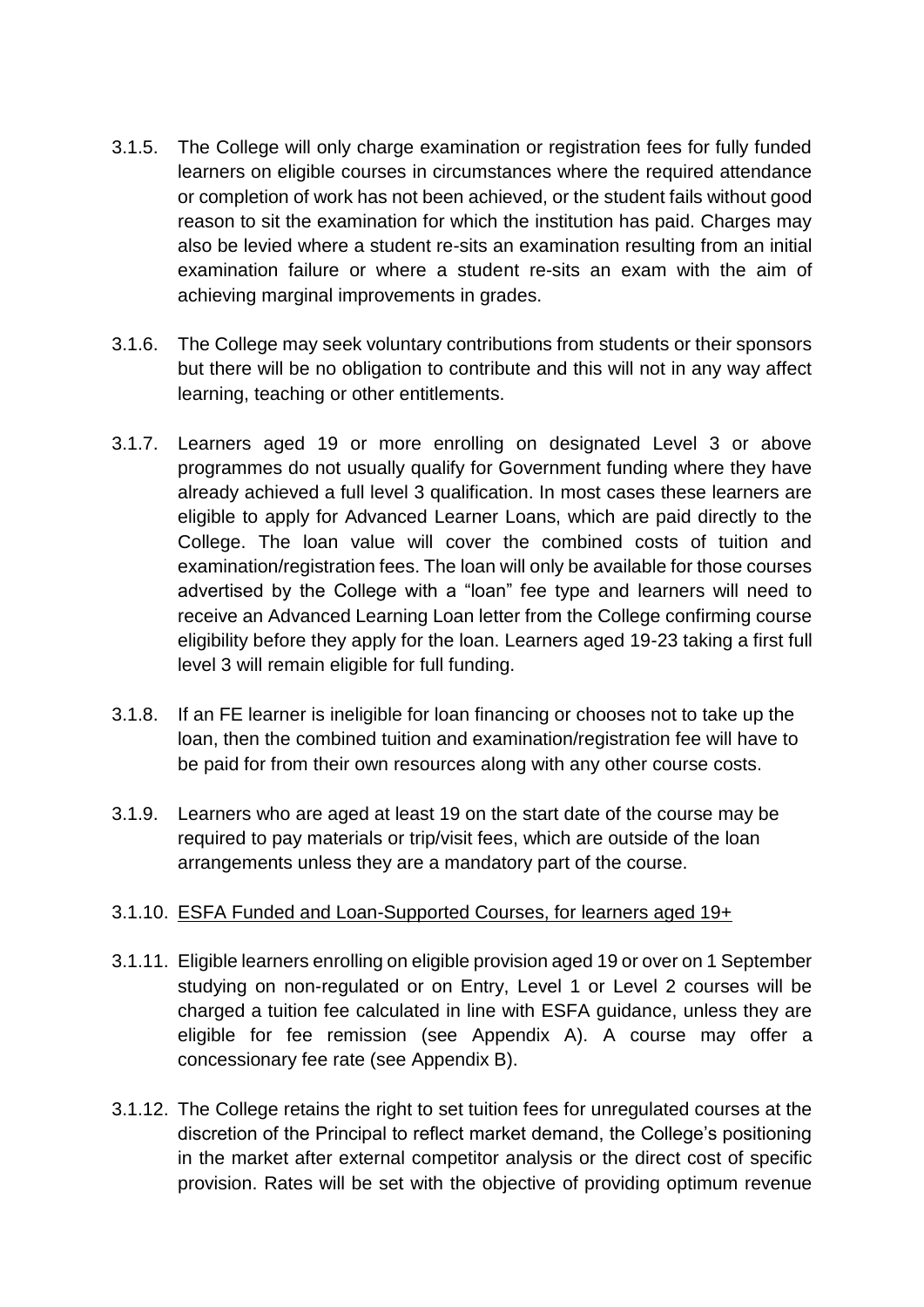after taking account of such market limitations using a clearly defined range of flexed variances from the agreed rate card.

- 3.1.13. Fee rates will be determined each year as part of the College's curriculum planning process. The base prices will be increased in line with inflation.
- 3.1.14. Fee rates for individual new courses will be determined from a "rate card", set out in Appendix C, according to the nature of the course, the anticipated class size and the market environment. A course may offer a concessionary fee rate in line with the College's policy on concessions.
- 3.1.15. Level 3 and above courses are not supported by ESFA funding unless the student qualifies for fee remission and will therefore generally be charged a tuition fee reflecting the ESFA full funding rate as determined by the Government Learning Aims Reference Service (LARS). Eligible students enrolling on eligible provision will, however, be able to apply for Advanced Learner loans for all or part of the tuition fee due. The fees quoted for students on these courses are quoted for the full duration of the course.
- 3.1.16. Eligible students enrolled on HE courses will be able to apply for a loan from the Student Loan Company (SLC) to cover all or part of their course fee. The College has TEF Provisional status and currently charges the basic fee allowable under this award.
- 3.1.17. Where students opt to take an advanced learning or HE loan for less than the full fee or choose not take up a loan they will be responsible for payment of the balance of the full tuition fee.
- 3.1.18. Tuition fees for individual courses will be published by the College in the college prospectus and/or on the college website, and will take account of any material or supplementary charges (as detailed in the sections (f) and (g) below).

#### 3.1.19. Students Ineligible for ESFA Funding

- 3.1.20. Students on ESFA funded courses who are ineligible for ESFA funding, including overseas students, will be expected to pay a tuition fee of twice the published rate. **This is referred to as the Overseas base rate.**
- 3.1.21. The default categories in this policy apply to UK learners as well as learners (e.g. EU learners with settled status) who qualify for ESFA funding. The College is required to assess the status of all non-UK nationals prior to the start of their course. Where there is uncertainty over the status of non-UK nationals, guidance should be sought from Student Services. If insufficient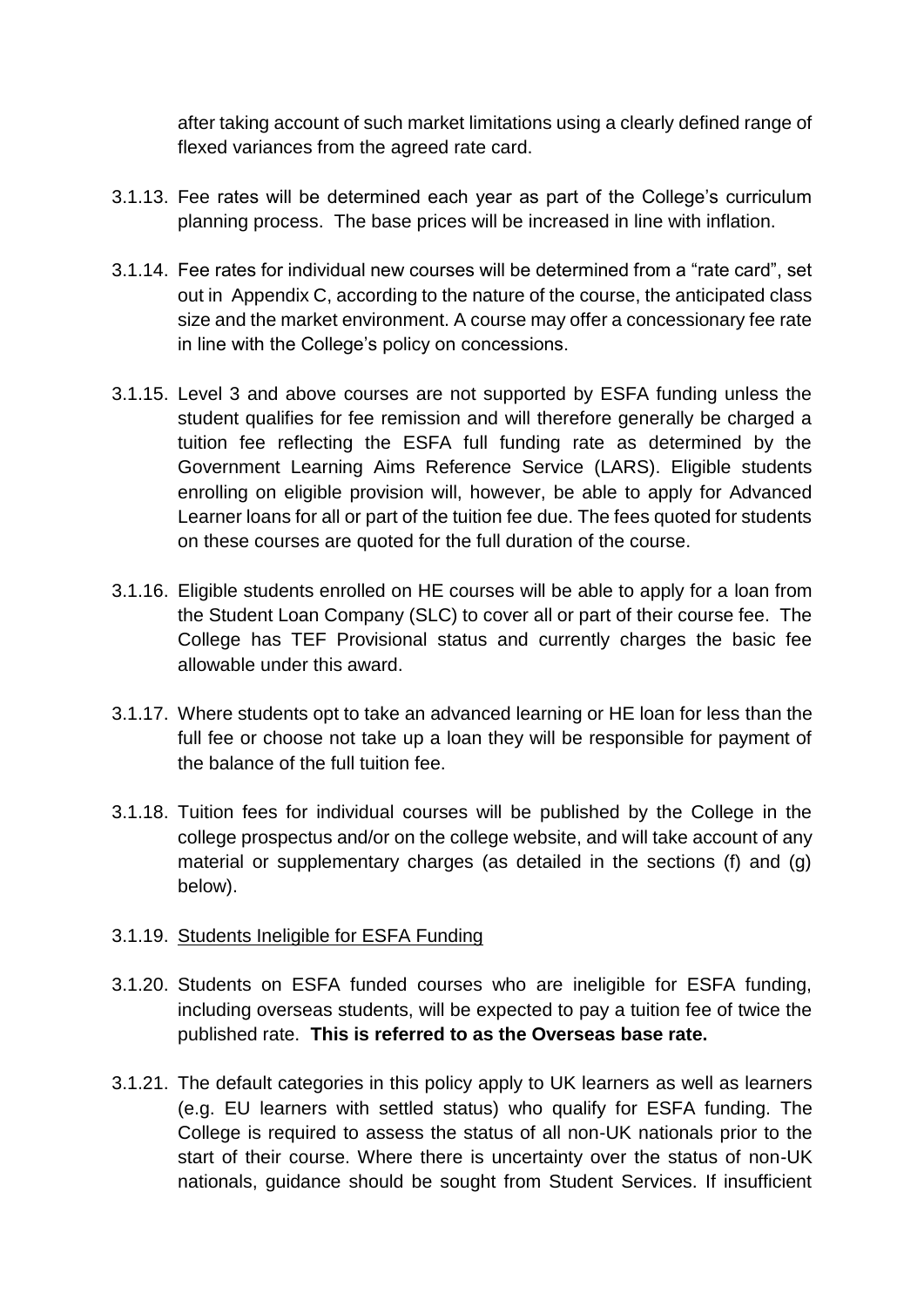evidence is provided to prove eligibility, then the learner will be liable for the overseas fee rate.

- 3.1.22. The College does not have Tier 4 status for recruiting students. The College can accept overseas students if the individual is permitted to be resident in the UK and is not prohibited from studying. Such students would be expected to pay the Overseas base rate.
- 3.1.23. The College will only enrol students who already have permission to be resident in the UK and are not prohibited from study in the UK. In the case of international students, a non-subsidised fee is charged which is normally at a higher rate than that charged to "home" students.

# 3.1.24. Full Cost Courses (i.e. courses not funded by ESFA or supported by Advanced Learner Loans or HE loans).

- 3.1.25. Rates for individual new courses will be selected from the College Fee Rate Card according to the best match for the course, reflecting the anticipated class size, the costs of delivering the course and the market environment. Rates will be set with the objective of providing optimum revenue after taking account of such market limitations in line with the College Pound Plus Policy. The fee rate card categories are listed in Appendix C.
- 3.1.26. Fee remission is not allowed other than a concessionary fee rate in line with the concessions guidance in Appendix B.
- 3.1.27. Some training programmes and courses are run by the College with no external funding and therefore a commercial rate must be charged either to participating learners or a sponsoring organisations. No fee remission applies to full cost courses, and Advanced Learning Loans cannot be obtained for such courses. The standard basis for calculating fee rates is available from the Chief Finance Officer.
- 3.1.28. **Full Cost "infill" into mainstream courses.** There are some occasions when an external organisation (usually a school) wants to infill a single learner or a small number of learners into an established programme. The College receives no external funding agency income for these and so a full cost fee is chargeable. The College will normally base its fee on the funding body income which could be drawn down.
- 3.1.29. Annual Review and Variation of Tuition Fees
- 3.1.30. All fees are agreed as part of the Curriculum Review and Validation (CRV) process; they must be based on the agreed College fee card rate and fit within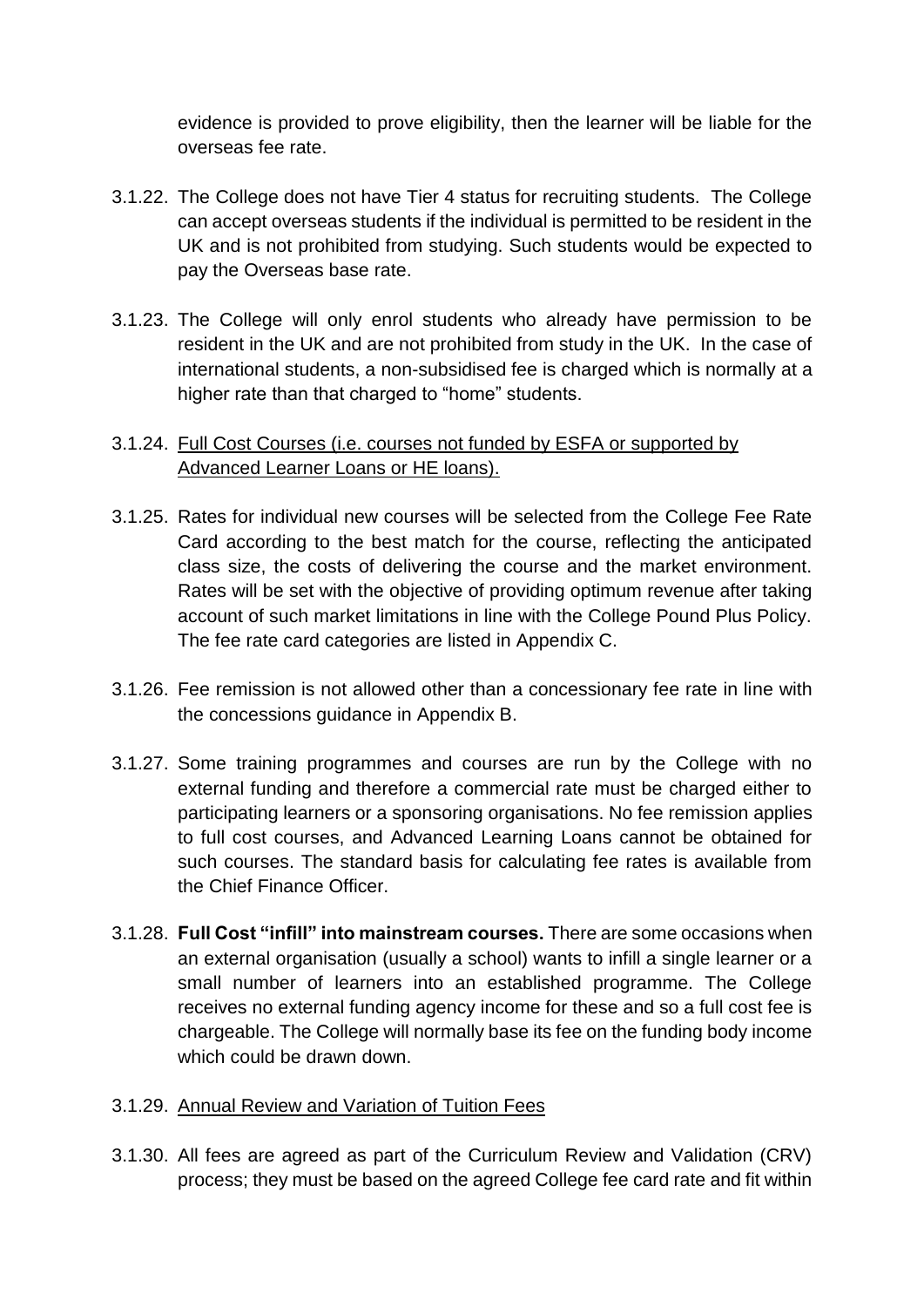the banded flex categories. A course may be moved to a new base rate through the CRV process. SLT may seek to reduce the number of fee rates or introduce new rate levels to meet the needs of new courses and changing delivery models.

#### 3.1.31. Examination Fees

- 3.1.32. No examination and assessment charges will be charged to eligible learners aged under 19 on 1 September or to learners for whom no fee has been charged, unless the criteria specified in paragraph 3.1.5 are met.
- 3.1.33. For most accredited courses, fees are inclusive of exam fees, any exceptions will be made clear on enrolment.
- 3.1.34. The College reserves the right to levy a charge where the student wishes to re-sit an exam to improve a pass grade.
- 3.1.35. Material and Supplementary Charges
- 3.1.36. Additional charges may be levied, where appropriate, on a course-by-course basis to reflect the specific requirements of the course. These charges cover items including but not limited to protective clothing, kits, tools, books, learning materials and a basic allowance of consumable materials.
- 3.1.37. Such charges may be added to the hourly rate determined from the "rate card" to produce the published fee for the course.
- 3.1.38. Charges for such items included in the published fee are not made where the learner is aged under 19 on 1 September and is on a fully funded course where the learner is eligible for fee remission. These charges are also deemed to be included within the fee where the fee given in the "rate card" is determined on a whole course rather than hourly basis (e.g. Advanced or Higher Learning courses).
- 3.1.39. Where students, including those aged 16-18 at enrolment, wish to use materials beyond the basic allowance included within the fee, the College will charge for the additional materials at an agreed rate. These additional material fees must be paid for in advance of using the materials.
- 3.1.40. Students registering for courses residing in devolved authorities outside the **Greater London Authority**
- 3.1.41. There are currently six devolved authorities within England as well as the Greater London Authority (GLA). The GLA now funds the Morley Adult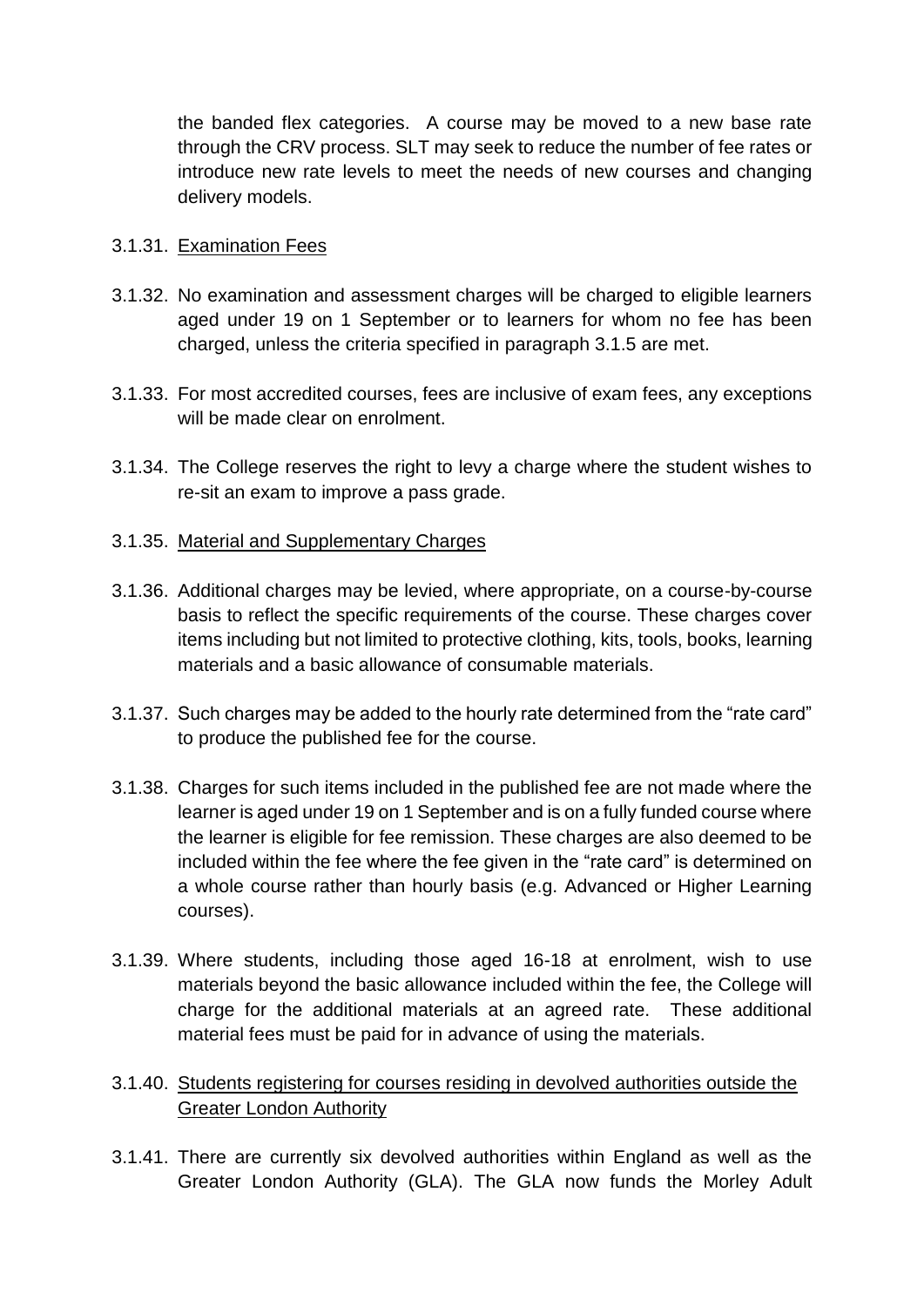Education Budget Grant for London residents. All adult students not resident within a devolved authority continue to be funded through the ESFA, and Morley College continues to receive a much-reduced grant for these. Adult students who are resident in a devolved authority other than the GLA are not eligible for funding.

3.1.42. Students resident within devolved authorities outside the GLA will be expected to pay the full cost fee.

# **4. Fee Remission and Concessions**

- 4.1. Students accessing concessionary fee discounts may be required to produce satisfactory documentary evidence of their entitlement to the concessionary rate.
- 4.2. A list of the fee remission categories (those groups who are not required to pay a fee) is given in Appendix A, and of concessionary (those groups eligible for a reduced fee) or discount categories in Appendix B.

## **5. Staged payments**

5.1. Where the total fee on enrolment is greater than or equal to £200, students may be permitted to pay course fees in stages. If a student withdraws, unless otherwise stated, the student will remain liable for all outstanding fees at the point of withdrawal. The standard number of staged payments will be three per term. The maximum number of staged payments is 12 and the period of staged payment must not fall outside one year. No interest or other charges are payable.

# **6. Payments by a Third Party**

6.1. Where a student's fees are to be met by a third party (such as their employer) the student must supply, at the time of enrolment, a letter from the company or Organisation **confirming that they will meet the full cost of fees to be paid**. In the absence of such confirmation, the student remains liable for the full cost of the course.

## **7. Leavers and Transfers**

7.1. Heads of School are responsible to ensure student records are updated promptly for all leavers and transfers. This is to ensure timely information is available to support student refunds and/or additional payments and to ensure management information for course viability is accurate.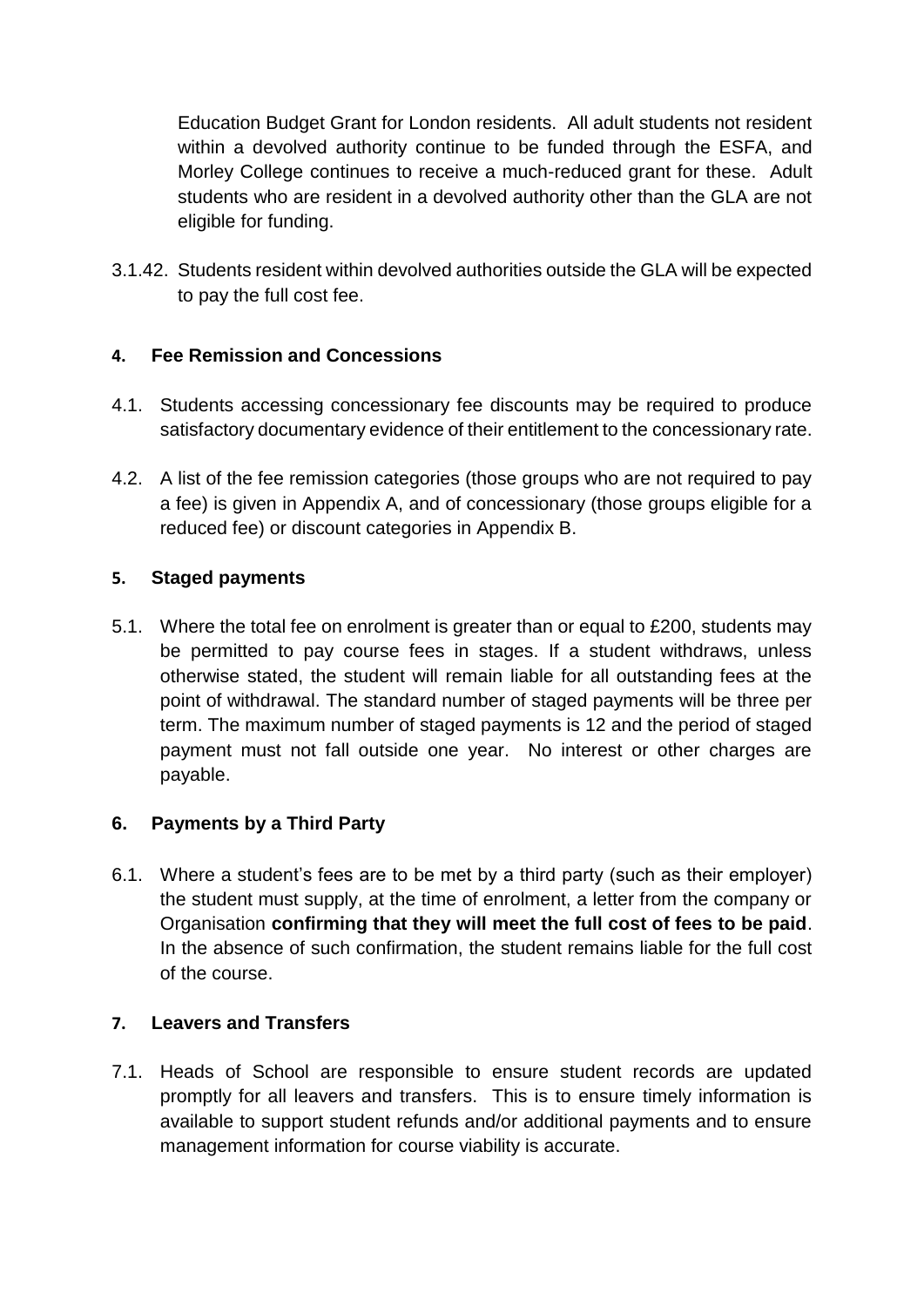#### **8. Refunds and compensation**

8.1. The College aims to ensure that all students receive an outstanding learning experience and that students are supported to complete their courses. However, in some circumstances refunds or compensation payments will be applicable. Full details are provided in Appendix D.

#### **9. Discounts and special offers**

- 9.1. From time to time the College reserves the right to offer promotional discounts or special offers to students. Full terms and conditions will be available separately for each discount or promotional offer. All promotions will include the wording "Please refer to the individual terms and conditions of the specific promotion" (to be found on the college website).
- 9.2. It should be noted that refunds will not normally be available where a promotional offer has been applied.
- 9.3. Discounts and offers may be strictly time limited. In the case of late discounts, where students have already booked they will not be permitted to cancel and reenrol to take advantage of the discount or offer.
- 9.4. Single use vouchers may be offered as prizes, and the same terms apply as above.

## **10. POLICY OBJECTIVES**

10.1. This policy provides a framework for staff involved in setting fees, charges and refunds to ensure consistency and fairness of approach, to clarify the extent of public subsidy which supports the College's courses, and to provide transparency to students and other stakeholders.

## **11. SCOPE OF POLICY**

11.1. This policy applies to all staff, current and prospective students, and partners of Morley College London.

#### **12. RESPONSIBILITY STRUCTURE**

12.1. The Senior Leadership Team, Heads of Professional Services, and Heads of Schools are responsible for leading and monitoring the implementation of the Policy.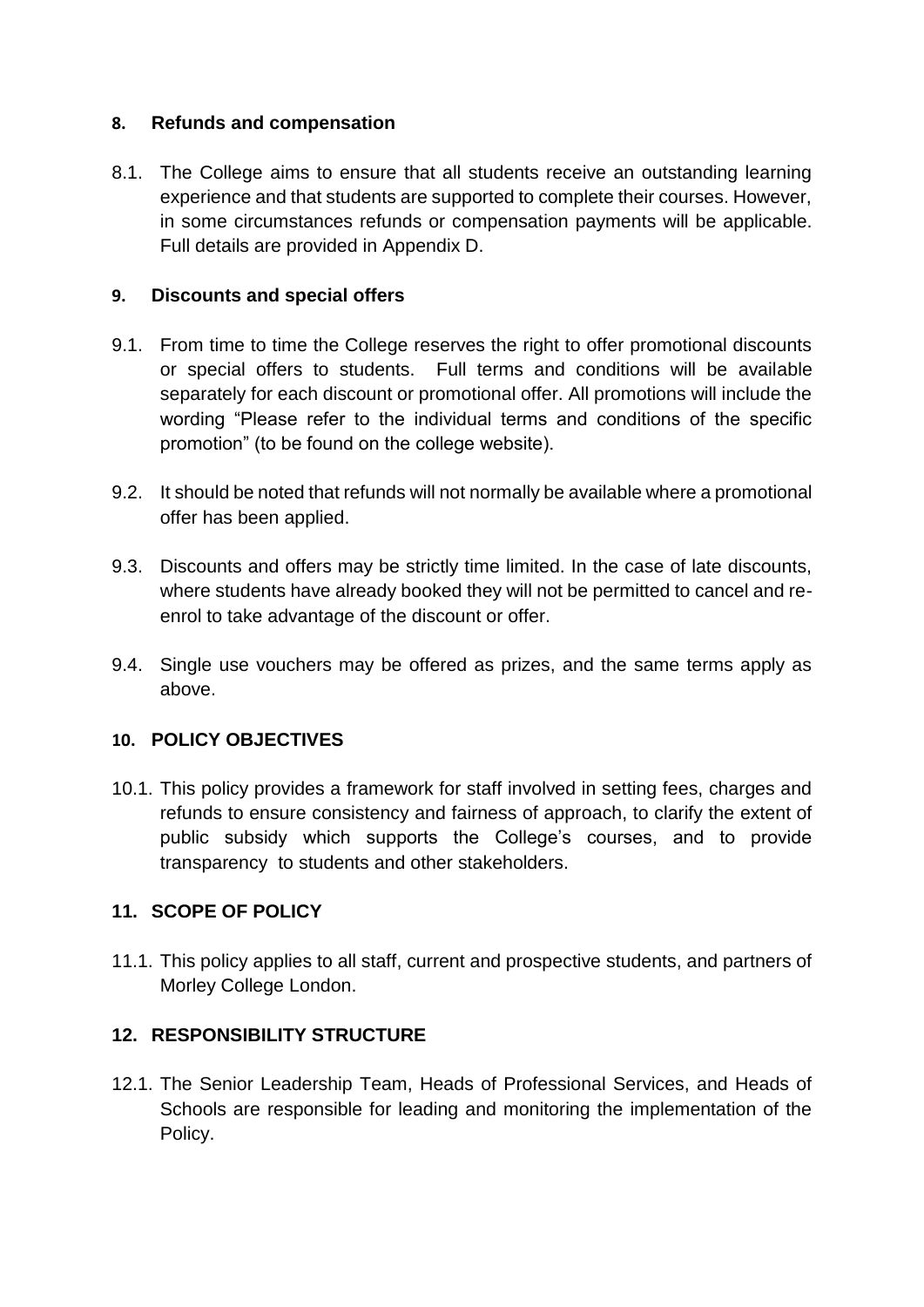# **13. PRACTICAL IMPLEMENTATION**

13.1. The policy will be implemented through the College's Curriculum Review and Validation process, and through the correct application of the Fees and Refunds Policy by professional services.

# **14. COMMUNICATION AND TRAINING**

14.1. The policy will be communicated to staff involved in the fees, charges and refunds setting process through the College's internal committee structures and will be made available to all via the College's intranet and website.

# **15. REVIEW AND MONITORING OF POLICY**

15.1. The Policy will be reviewed every four years or sooner if changes in the rules governing public funding require it. Monitoring of the individual rates set under the policy will be undertaken annually as part of the curriculum review and validation process.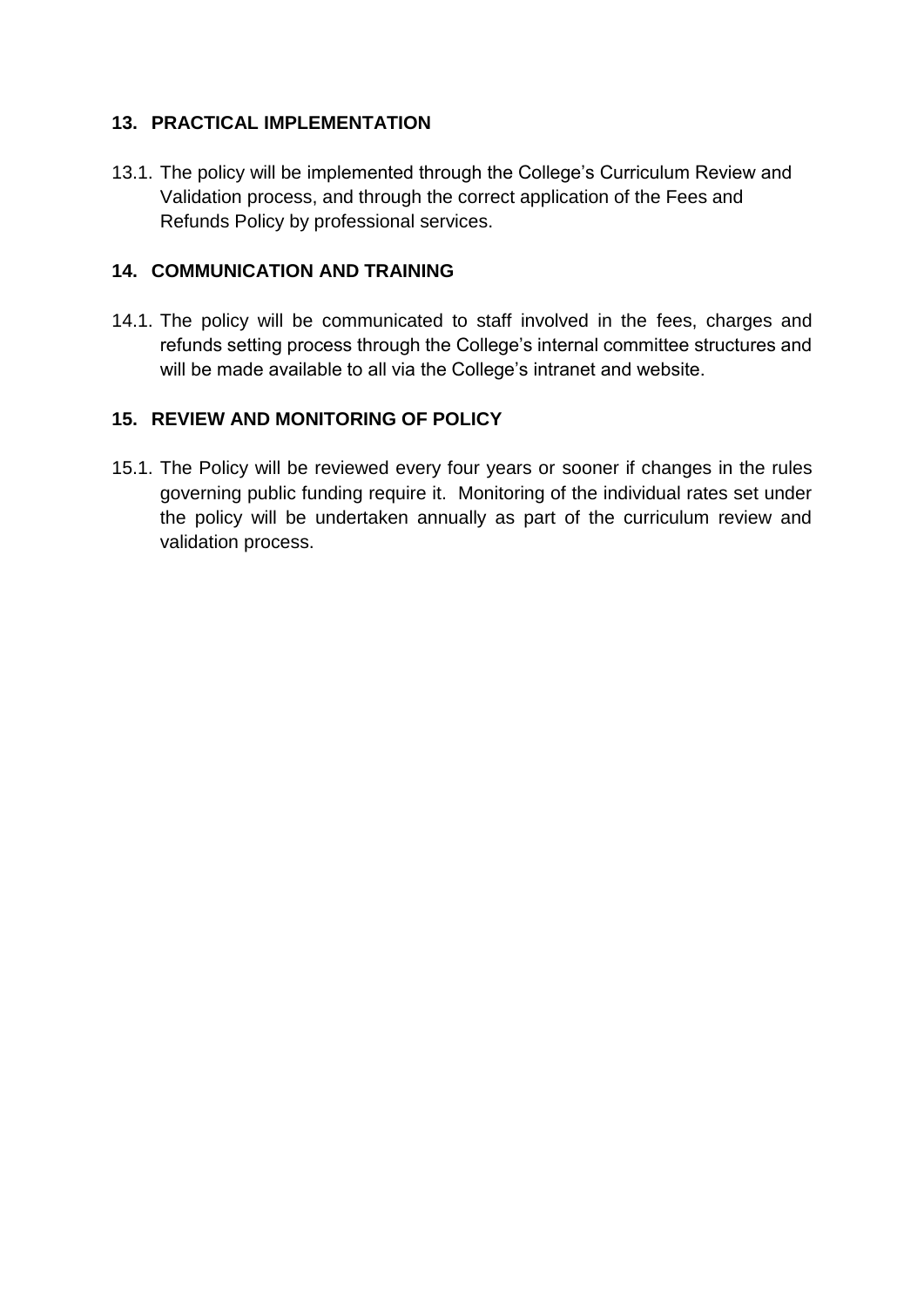# **APPENDIX A – FUNDING AND FEE REMISSION ELIGIBILITY GUIDANCE**

Eligibility for fee remission is determined by the Funding Rules published annually by the ESFA and the GLA. These are reviewed annually and subject to amendment over the course of the academic year.

This appendix is a guide to eligibility based on the current Funding Rules, and does not cover all circumstances. In the event of a conflict between this Appendix and the Funding Rules (which may be updated over the course of a year), the Funding Rules position takes precedence and will be applied.

#### **The Impact of the UK Leaving the European Union**

For the 2021/22 academic year onwards, the Department for Education (DfE) has changed funding eligibility rules for EEA students. The official announcement was made by Universities Minister, Michelle Donelan, on 23 June 2020 in a written statement to Parliament.

EEA nationals who were already resident in the UK in 2020 needed to apply for EU settlement status by 30 June 2021.

The rules only apply to new starts (on programmes of study) arriving from the EU without settlement status. From 1 August 2021 in England, EEA nationals will no longer be eligible for home fee status, for higher education student support, for further education or apprenticeship funding unless they have citizens' rights such as settlement status.

EEA nationals with settled status remain eligible for Home fees from August 2021, however the College is required to undertake "right to study checks" after the EU Settled Status Scheme (EUSS) closed on 30 June 2021. This applies to students who already hold a course offer.

EEA students who entered the UK after 31 December 2020 are not automatically eligible for funding and must be able to demonstrate both that they are legally resident in the UK to be funded, and that they meet standard eligibility conditions. Funding depends on the standard ESFA/GLA rules. Students need to have been ordinarily resident in the UK or EEA for 3 years or under-19s accompanying or joining parents who have the right of abode or dependants of those on skilled worker visa or student visas.

Students who are nationals of EU or EEA countries or children of Turkish workers who are living in the UK and have started their programme before 31 December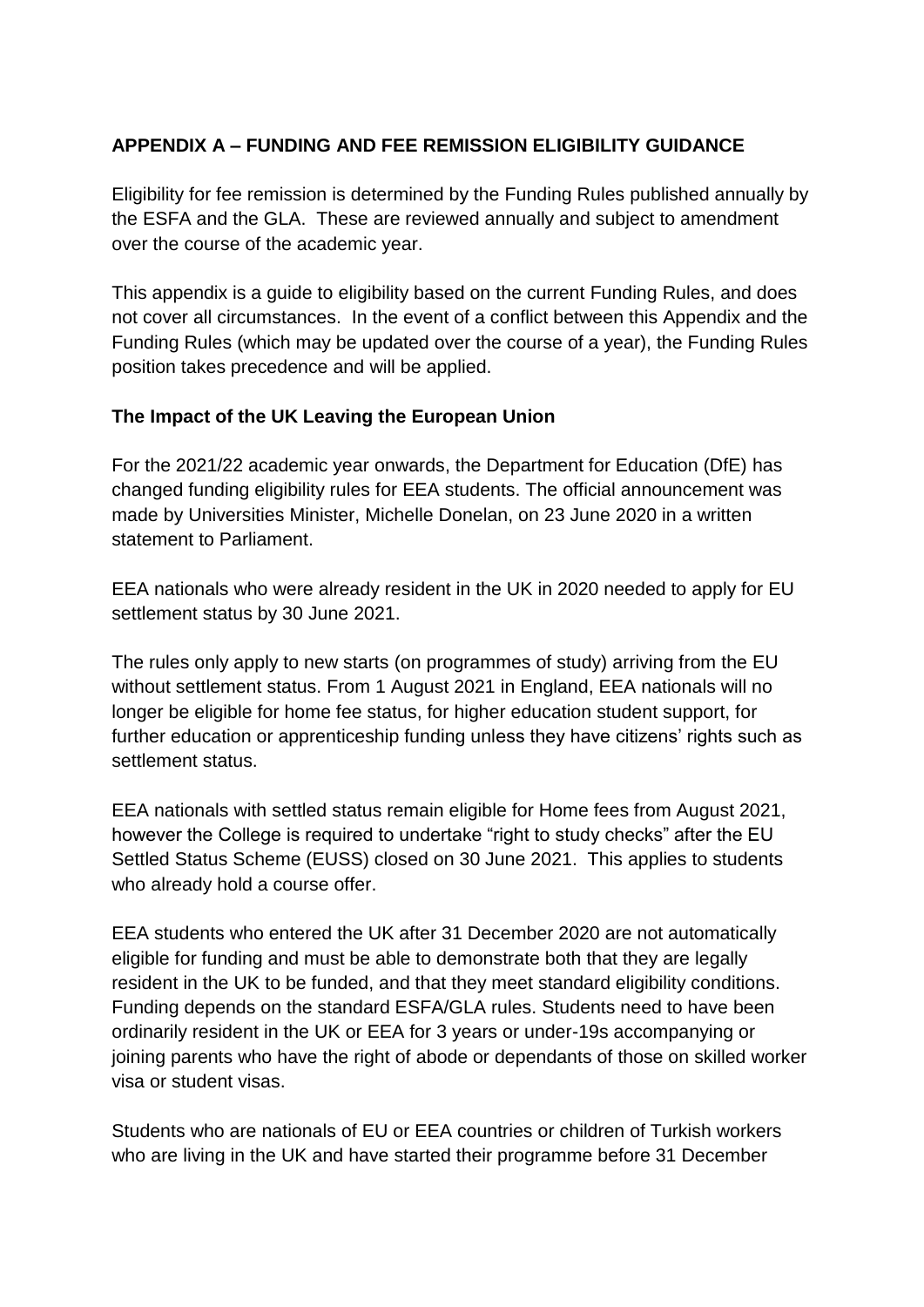2020 must be treated equally to UK residents. Once enrolled they will be eligible for funding for the full duration of their study programme.

Eligibility for family members of EEA/UK nationals has changed. Family members are eligible for funding if they have obtained, where required to do so, pre-settled or settled status and have been ordinarily resident in the UK or EEA for the previous three years on the first day of learning.

These rules do not apply to Irish Citizens who are covered by the provisions of the Common Travel Area arrangement.

## **Eligible Students**

UK national and their family members who have ordinarily been resident in the UK/EEA for the last three years will be eligible for funding according to the current rules.

Based on current guidance, most individuals will be eligible for funding if they:

- have settled status, or have the Right of Abode in the UK, and have been ordinarily resident in the UK for at least the previous three years on the first day of learning.
- A non-UK citizen is eligible for funding if they have permission granted by the UK government to live in the UK, which is not for educational purposes, and have been ordinarily resident in the UK for at least the previous three years before the start of learning.
- Any individual with any of the statuses listed below, is eligible to receive funding and are exempt from the three-year residency requirement rule, the college must see the learner's immigration permission in these circumstances.

Refugee Status Discretionary Leave to Enter or Remain. Exceptional Leave to Enter or Remain Indefinite Leave to Enter or Remain Humanitarian protection Leave Outside the Rules The husband, wife, civil partner and child of any of the above

Asylum seekers are eligible to receive funding if: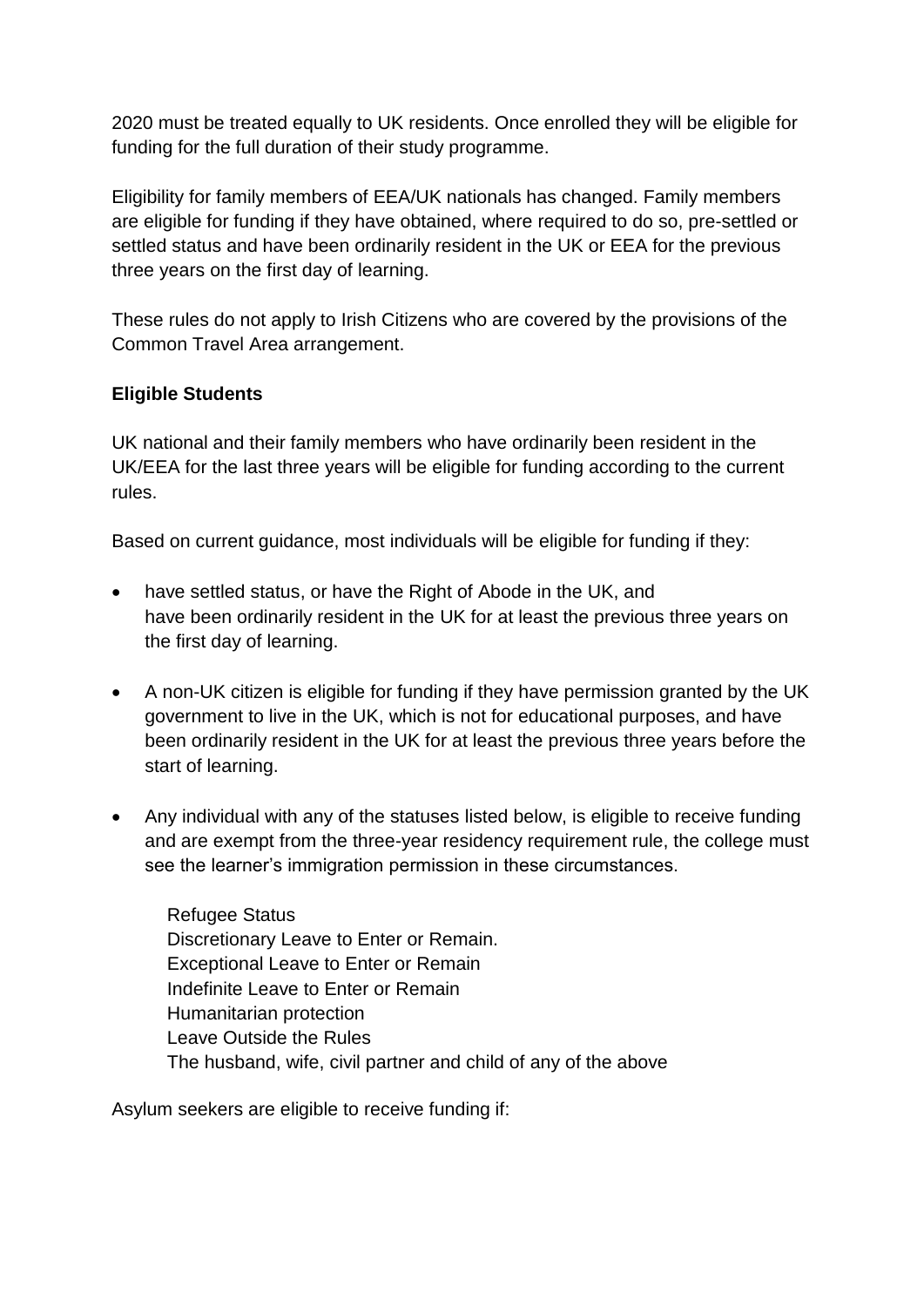- they have lived in the UK for six months or longer while their claim is being considered by the Home Office, and no decision on their claim has been made, or
- they are in the care of the local authority and are receiving local authority support under section 23C or section 23CA of the Children Act 1989 or section 21 of the National Assistance Act 1948.

# **Remitted Fees**

Based on the current funding rules, those eligible for fee remission for funded courses are:

- students aged under 19 on 1st September on the year in which learning begins
- students enrolling for English and Maths courses up to and including Level 2 for individuals aged 19 or over who have not previously attained a GCSE grade A\*- C or grade 4 or higher, and/or
- first Full Level 2 Courses, where students are 19-23
- first Full Level 3 Courses where students are 19-23
- Full Level 3 Courses within the scope of the National Skills Fund.

Students on an accredited course may be entitled to full fee remission if:

- they receive Jobseeker's Allowance (JSA), including those receiving National Insurance credits only
- they receive Employment and Support Allowance (ESA) and are in the workrelated activity group (WRAG)
- they receive Universal Credit, earn either less than 16 times the national minimum wage / national living wage a week or £330 a month (this is subject to change) and are determined by Jobcentre Plus as being in one of the following:
	- All Work-Related Requirements Group
	- Work Preparation Group
	- Work-Focused Interview Group
- Learners who are employed and in receipt of a low wage will be fully funded in accordance with the funding rules where the course is:
	- accredited; or

- provision leading to accreditation (e.g. ESOL, Maths and IT, Preparation for Work and Study)

**A discretionary zero fee applies to Learners with Learning Difficulty or Disability (LLDD) courses taught at Waterloo Centre; where appropriate the College will be in receipt of higher fees for assessed Special Educational Needs and Disability (SEND) learners, primarily based at North Kensington and Chelsea.**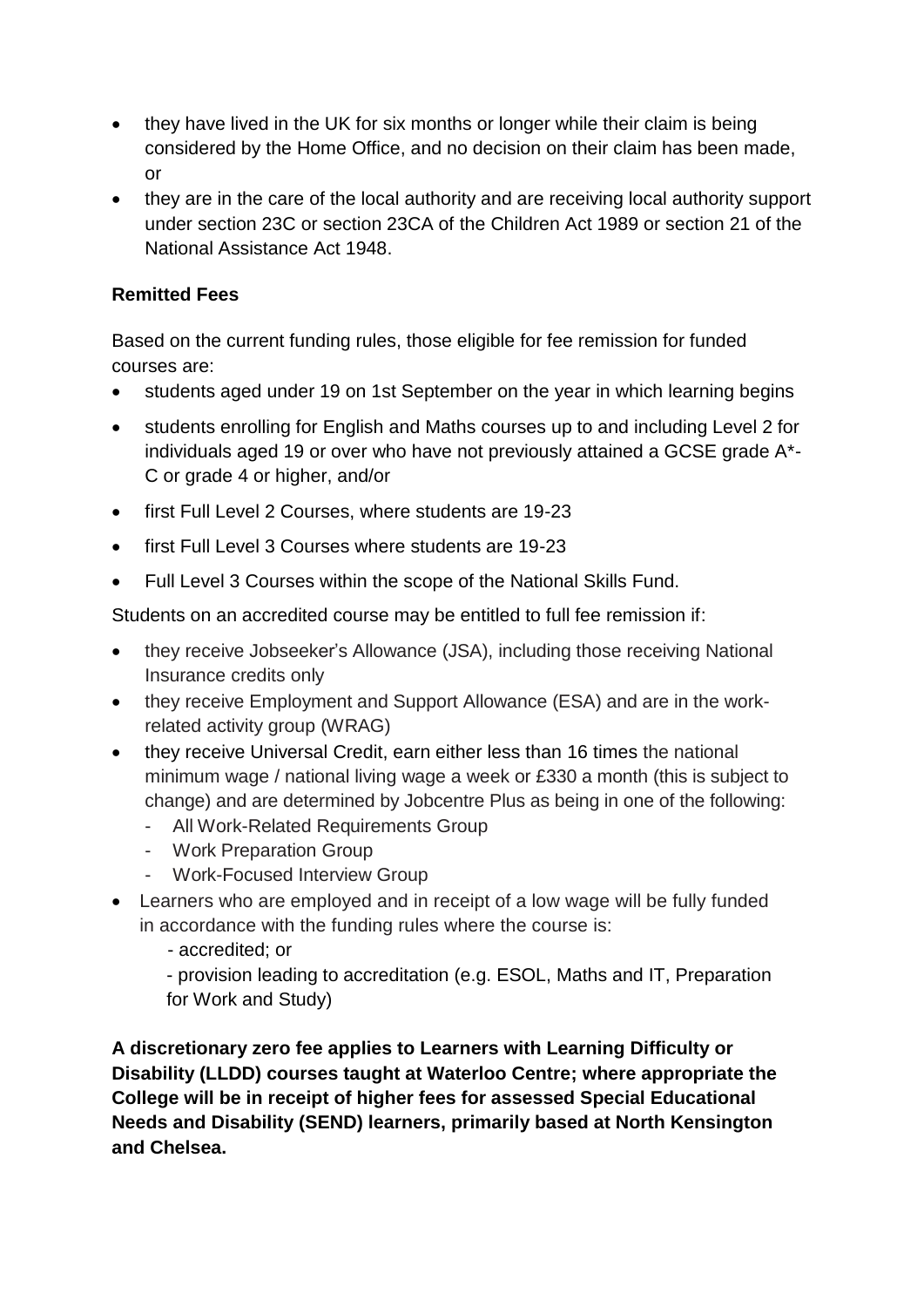# **APPENDIX B – CONCESSIONARY RATE ENTITLEMENTS**

- The College aims to improve access to courses through the use of concessions, but reserves the right to exclude courses from concessions, or to limit the level of concession available on specific courses.
- The College reserves the right to not apply concessions in addition to courses that are already offered at a promotional or discount rate.
- Students on courses where concessions apply, and whose individual income is less than the annual London Living Wage, but who do not qualify for full remission, will be offered a concessionary rate. This will normally be a percentage of the published full fee as determined annually as part of the curriculum review and validation process.
- Staff (employees on the College's payroll) will receive 100% fee remission where the enrolment is a part of an agreed programme of staff development and has been approved in advance by the Chief Finance Officer.
- Where staff wish to take courses for personal enrichment outside normal working hours, subject to eligibility criteria staff and volunteers may access a discount on the quoted full fee. See the Staff Discount Procedure for further details.
- Students enrolling on a course from half-term or later for term-long courses, or from later than halfway through a course for other courses will be eligible for a 30% discount on the full fee.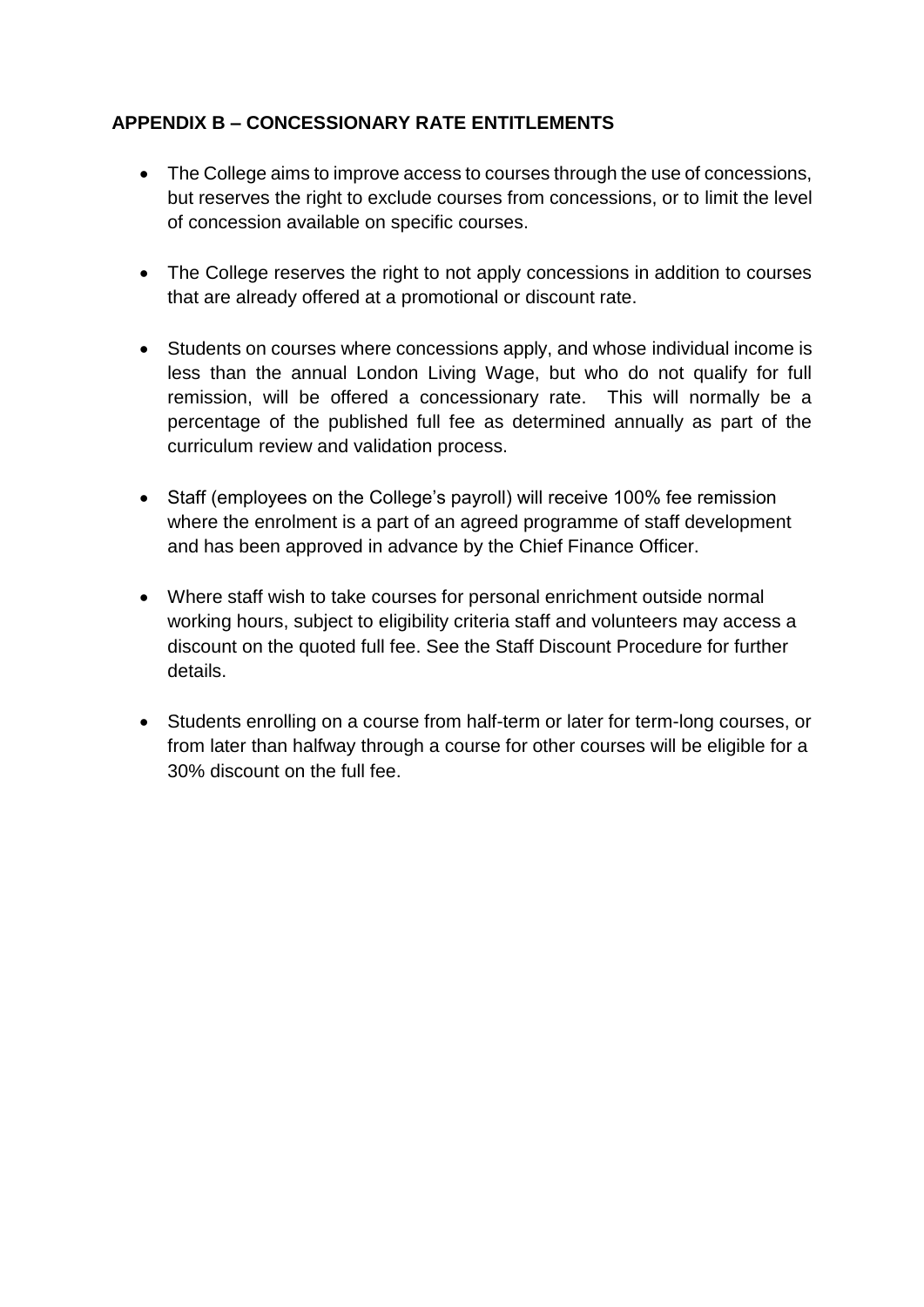#### **APPENDIX C –SUMMARY OF TUITION FEES FOR 2021/22**

#### **The fee rates set out below are agreed and updated annually by the Senior Leadership Team and reviewed by the Governing Body**.

Standard rates are updated annually to reflect inflation. Standard rates form the basis for course fee rates, which may be varied by set percentages to reflect market conditions.

| FEE CATEGORIES 2020-21           |                                                             |                                                                                              |                      |
|----------------------------------|-------------------------------------------------------------|----------------------------------------------------------------------------------------------|----------------------|
|                                  |                                                             |                                                                                              |                      |
|                                  | <b>Community and Foundation Learning</b>                    |                                                                                              |                      |
|                                  |                                                             |                                                                                              |                      |
| <b>New Category</b>              | <b>CATEGORY NAME</b>                                        | <b>COURSES</b> (examples)                                                                    | <b>Standard rate</b> |
| H <sub>2</sub>                   | ESOL, other accredited Essential Skills and Community based | All ESOL accredited/non-accredited courses                                                   | £3.61                |
| H <sub>3</sub>                   | EFL                                                         | All EFL courses and some small group languages                                               | £11.67               |
|                                  |                                                             |                                                                                              |                      |
|                                  | <b>Humanities and Applied Sciences</b>                      |                                                                                              |                      |
| <b>New Category</b>              | <b>CATEGORY NAME</b>                                        | <b>COURSES</b> (examples)                                                                    | Standard rate        |
| H <sub>6</sub>                   | Complementary Health classes                                | All non-accredited comp. health courses                                                      | £9.10                |
| H7                               | Complementary Health classes ext. accredited                | Hypno etc.                                                                                   | £10.86               |
| H <sub>9</sub>                   | Fitness classes and Counselling certificate                 | All non-accredited fitness classes, e.g. Yoga, Shiatsu, Pilates etc. and level 2 counselling | £7.63                |
| H <sub>10</sub>                  | <b>Unaccredited Business</b>                                |                                                                                              | £12.86               |
| H <sub>13</sub>                  | <b>Accredited Business Courses</b>                          |                                                                                              | £5.76                |
|                                  |                                                             |                                                                                              |                      |
| <b>Music and Performing Arts</b> |                                                             |                                                                                              |                      |
|                                  |                                                             |                                                                                              |                      |
| <b>New Category</b>              | <b>CATEGORY NAME</b>                                        | <b>COURSES</b> (examples)                                                                    | <b>Standard rate</b> |
| M1                               | Music, standard group size                                  | Instrument playing, singing, appreciation etc.                                               | £8.33                |
| M <sub>3</sub>                   | Music, large group size                                     | Choirs, Ensembles etc.                                                                       | £7.71                |
| M4                               | Music, very large group size with accompanist               | Choirs, Ensembles etc.                                                                       | £4.78                |
| M <sub>9</sub>                   | Drama                                                       | Acting, Theatre and Performance skills                                                       | £7.56                |
|                                  |                                                             |                                                                                              |                      |
| <b>Visual and Digital Arts</b>   |                                                             |                                                                                              |                      |
|                                  |                                                             |                                                                                              |                      |
| <b>New Category</b>              | <b>CATEGORY NAME</b>                                        | <b>COURSES</b> (examples)                                                                    | Standard rate        |
| V <sub>2</sub>                   | Art classes, studio based with model or technician          | P&D, Sculpture etc.                                                                          | £11.45               |
| V8                               | Sculpture intensive                                         |                                                                                              | £17.43               |
| V9                               | Fine Art Mentoring Course                                   |                                                                                              | £17.89               |
|                                  |                                                             |                                                                                              |                      |
| <b>Cross School Provision</b>    |                                                             |                                                                                              |                      |
| <b>New Category</b>              | <b>CATEGORY NAME</b>                                        | <b>COURSES</b> (examples)                                                                    | <b>Standard rate</b> |
|                                  | SLDD;                                                       | Courses in all Schools for SLDD e.g. Drama Music, Arts etc.                                  |                      |
| F1                               | Maths and English                                           | Lit, Num, GCSEs                                                                              | £0.00                |
|                                  | Humanities off-site;                                        |                                                                                              |                      |
|                                  | Art workshop, studio based, technician led;                 | Walk London with us                                                                          |                      |
| F <sub>2</sub>                   | Unaccredited maths and IT                                   | P&D, Sculpture, Jewellery, Ceramics, Textile, Print, Fashion, Photography etc.               | £7.26                |
|                                  | Dance all;                                                  | All dance courses                                                                            |                      |
| F <sub>3</sub>                   | Drama professional training                                 | Master classes                                                                               | £8.16                |
|                                  | Music and dance, standard group size with accompanist;      | Instrument playing, singing, appreciation etc.                                               |                      |
| F <sub>4</sub>                   | Art classes, classroom based                                | Art History                                                                                  | £9.12                |
|                                  | Languages, Humanities and Science;                          | All Languages and Humanities non-accredited courses                                          |                      |
|                                  | Music professional training;                                | Opera School, Opera Diploma etc.                                                             |                      |
| F5                               | Art classes, studio based                                   | P&D, Sculpture, Jewellery, Ceramics, Textile, Print, Fashion, Photography etc.               | £9.59                |
|                                  | Complementary Health CPD;                                   |                                                                                              |                      |
| F6                               | Metal Sculpture                                             | All non-accredited fitness classes, e.g. Yoga, Shiatsu, Pilates etc.                         | £14.03               |
| F7                               | Non-funded accredited                                       | International GCSE Human Biology                                                             | £4.21                |
| C <sub>2</sub>                   | Level 2 accredited (non priority)                           | Counselling, C&G Dip Beauty, C&G Photography 1-2, (not E&M GCSEs)                            | £14.16               |
| C <sub>3</sub>                   | Level 3 accredited - not loan funded                        | Textiles Foundation                                                                          | £6.60                |
| C <sub>4</sub>                   | Accredited - loan funded                                    | Access, Art Foundation etc.                                                                  | matrix               |
| C <sub>5</sub>                   | Premium and short courses                                   |                                                                                              | £14.81               |
| C <sub>6</sub>                   | Digital technology                                          |                                                                                              | £8.86                |
| c7                               | Digital technology advanced                                 |                                                                                              | £12.33               |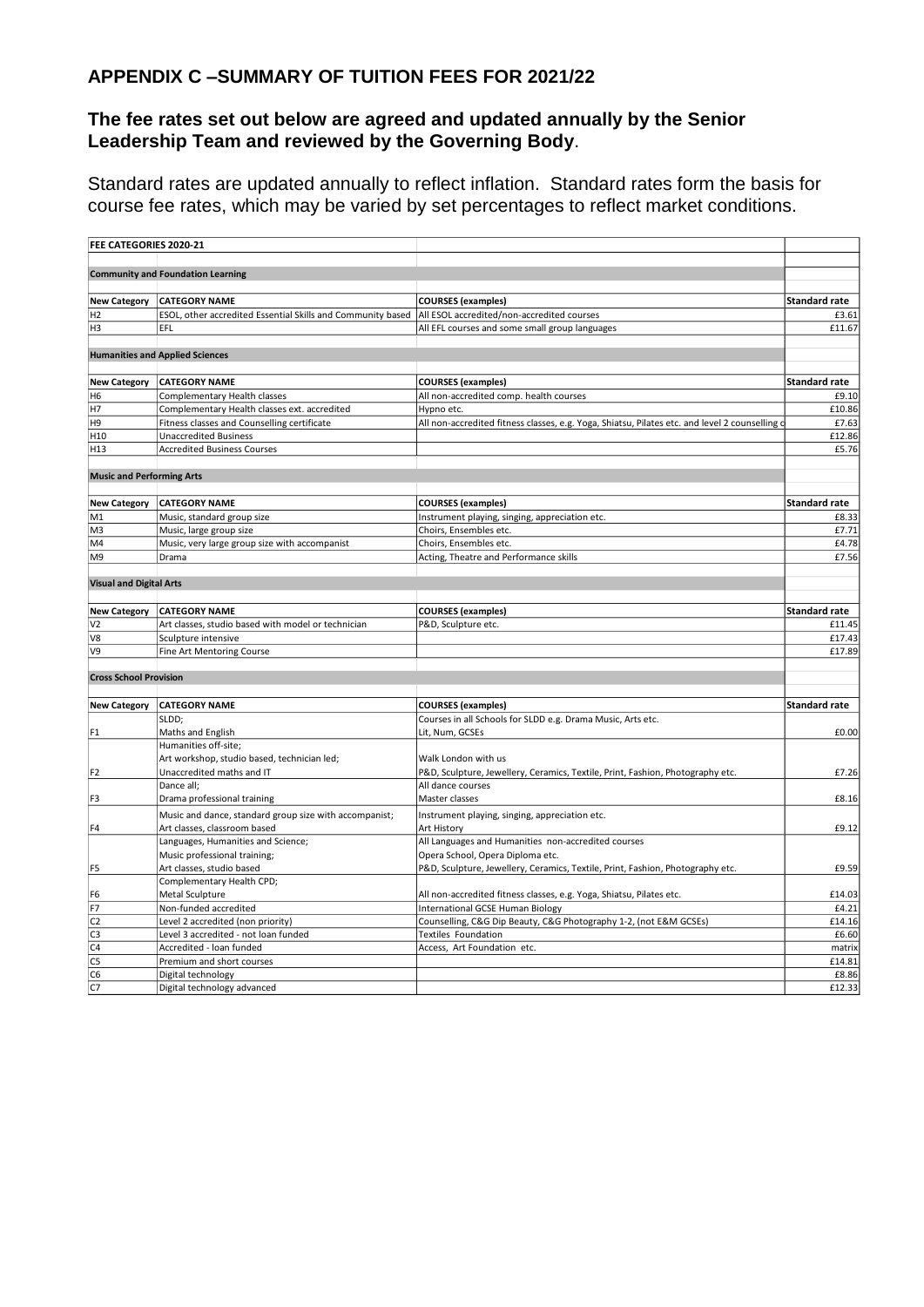# **APPENDIX D: REFUNDS & COMPENSATION**

The full impact of learning is achieved through course completion. However, when refunds are applicable, they will be applied as outlined below. In some circumstances the College may consider the payment of compensation, as outlined below.

# **Refunds of course fees (excluding advanced learning or HE courses)**

Refunds for courses are only granted in certain circumstances which are detailed below. Refunds will normally be issued by the Finance Department within 15 working days of the request being received by the College.

**Student requests refund before start of the course:** Written notice of withdrawal (or by e-mail) must be received by the College at least 10 working days before the start of the course. The student will receive a refund of fees paid, less a cancellation fee in accordance with their course fees as shown in the table below.

| Refund amount (course fee)   Student |                  |
|--------------------------------------|------------------|
|                                      | cancellation fee |
| Up to £200                           | £20              |
| £201-£500                            | £30              |
| Above £500                           | £50              |

- **Cancelled course:** If the College cancels a full course of study, the students will receive a full refund, usually within 15 working days. If the College cancels a course after two sessions have been completed, a pro rata refund will be offered based on the number of weeks cancelled as a share of the total course length. There will not be a student cancellation fee.
- **Cancelled session:** If a session cannot go ahead then the College will try to make up the lost session. If this is not possible, or a student is unable to attend the rescheduled session, then the student will be entitled to claim a refund. Where the refund due amounts to £20 or more the College will automatically make the refund. Where the value of the refund is less than £20, students who wish to claim the refund should email the relevant school administrator (or apply in writing) after the course has finished, quoting the course code and date of the missed session(s). There will not be a student cancellation fee. Contact details for school administrators can be provided by student services or by emailing [enquiries@morleycollege.ac.uk.](mailto:enquiries@morleycollege.ac.uk)
- Refunds will not be payable and extra sessions will not normally be provided if the cancellation is for reasons outside the direct control of the College (e.g. because of very bad weather conditions, industrial action, epidemic/global pandemic, security alert etc.). Students will normally be notified by telephone or email when a session in cancelled, where the student has provided up to date contact details. The College does not refund travel expenses incurred when a session is cancelled.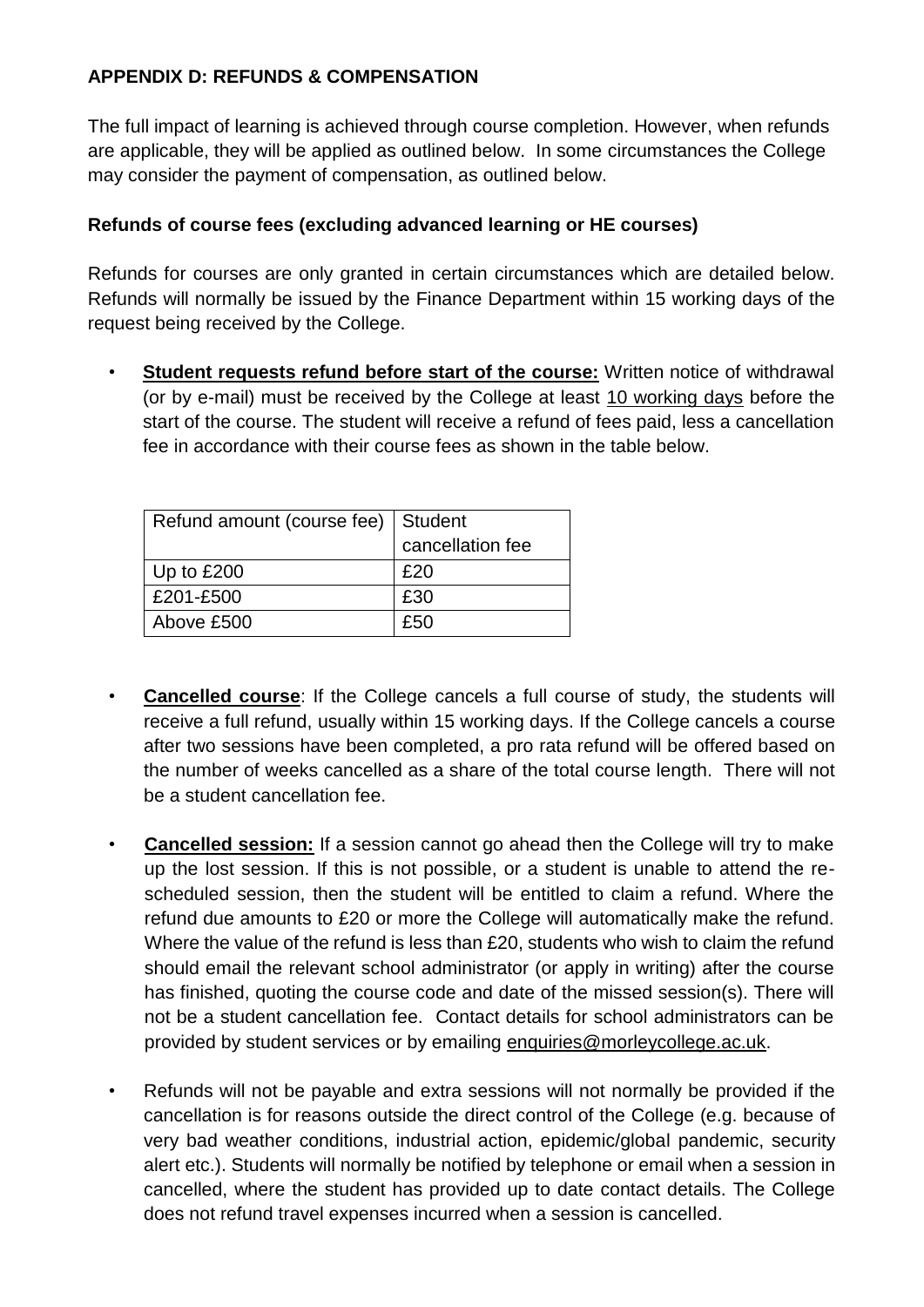- **Change in course delivery arrangements**: If the College makes a change to the day, time or mode of delivery of a course, whether before the course start date or subsequently, a student who is unable to attend as a result of the change will be entitled to claim a refund. If the change is made after the course has begun, any refund will relate to the number of sessions affected by the change. Students should submit a request on these grounds to the Departmental Administrator.
- Occasionally refunds may be given under exceptional circumstances, at the College's discretion, such as a disability-related or medical reason, jury service, etc.
- Morley reserves the right to change course tutors or venues from those advertised. Changes to the tutor or venue will not be considered a valid reason for a refund unless the change of venue makes it impossible for the student to attend.
- For a refund request relating to a student complaint, the Complaints Procedure should be followed.

## **Academic Transfer**

Academic transfers are actioned where a student has started a course and a more suitable course is identified for academic reasons. This should be actioned within 14 calendar days of the course start date, but there may be exceptions based on academic progress.

If the fee is greater for the course being transferred into, the difference in cost must be paid by the student. A refund will be offered for the fee difference if course being transferred to is lower, within the conditions stated in this policy. The fee difference calculation will be based on the remaining weeks of the course from the transfer date.

Once the course has started, academic transfers based on the student's choice can only be actioned within 14 calendar days of starting the course, and only one course change will be permitted.

## **Employer-funded provision**

 Where an employer or other sponsor is funding a student's course fees, the above refund provisions will apply. Where e-vouchers are issued, these may be transferrable between employer-sponsored students.

## **Refunds for Advanced and Higher Learning provision**

• In the event that the College fails to deliver the agreed provision, or where there is evidence that the College has not followed an Awarding Organisation's policies and procedures, including appropriate registration, any self-funded fees will be repaid and student loans will not be activated. In April 2018, the funding and regulation of higher education was taken over by the Office for Students (OfS). The OfS require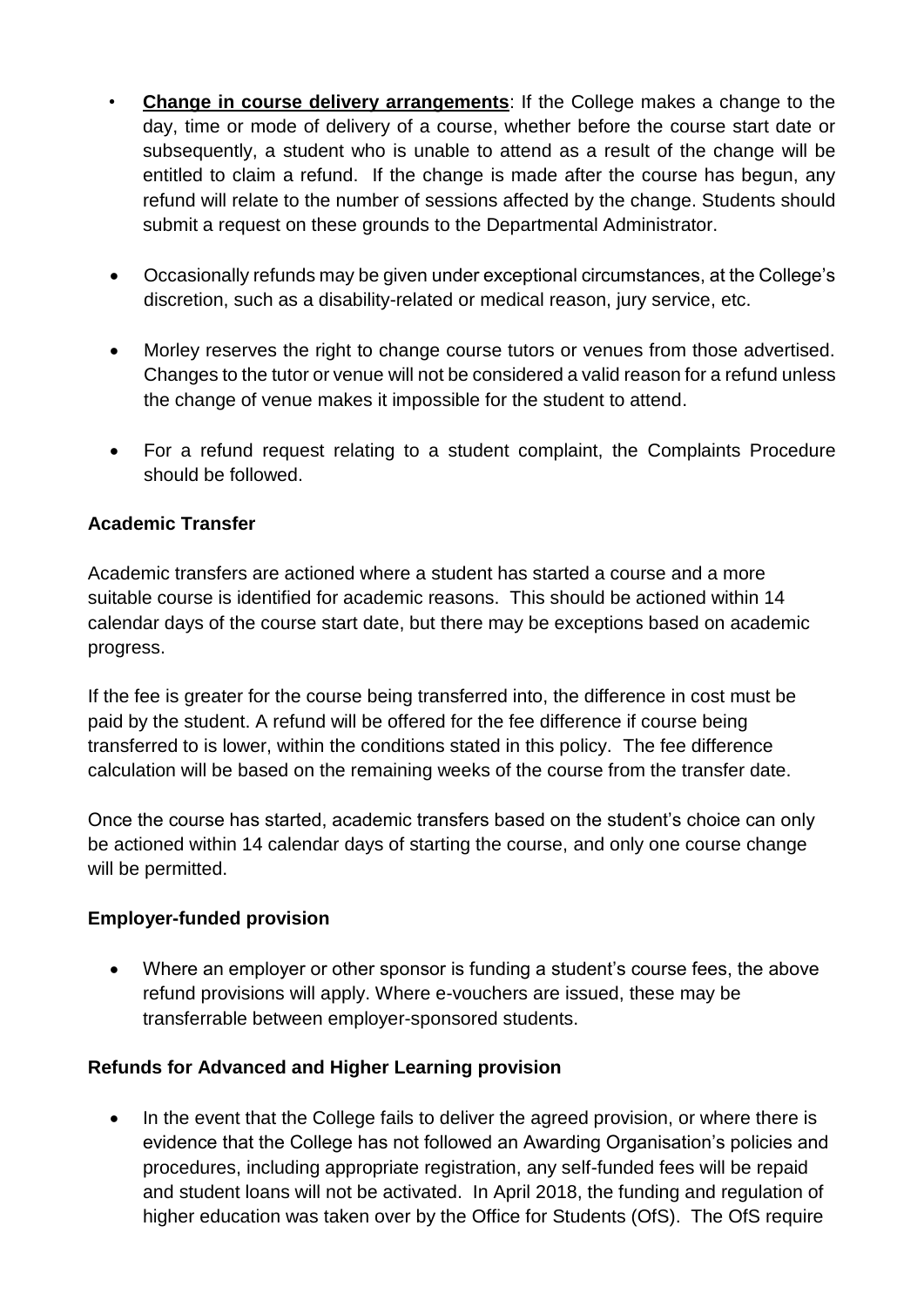a Student Protection Plan incorporating risks to continuation of study for the College's students, including compensation. For further information see the Student Protection Plan and the Higher Education and Advanced Learning Course Closure Policy. Students may access the Office of the Independent Adjudicator (OIA) at [www.oiahe.org.uk.](http://www.oiahe.org.uk/)

- Other compensatory remedies may be considered on a case by case basis such as payment of additional travel costs (for students affected by a change in location), commitments regarding bursaries, compensation for maintenance costs and lost time where continuation of study is not possible or students have to transfer. Claims for such compensation will be dealt with through the College's Student Complaints Procedure.
- Cancelled session: If a session cannot go ahead then the College will make up the lost session over the course of the year; no refund or partial refund will therefore be payable.
- If a loan-funded student withdraws from the course either before the start of the course or during the course, the College's attendance records will ensure that loan funding ceases - the College will notify the Student Loan Company of a Change of Circumstance and the student's loan balance would be adjusted accordingly. The College will not actively seek to recover the remaining course fees from the student.
- For all courses lasting a year or more, if a self-funded student who is paying their fees in staged payments withdraws from the course, the student will be liable for the accrued fee at the point of withdrawal. The College will not actively seek to recover the remaining course fees from the student.
- If a self-funded student requests a refund before the start of the course, a written notice of withdrawal must be received at least 10 working days before the start of the course. The Student will receive a refund of fees paid less a cancellation fee (£50 for fees in excess of £500).